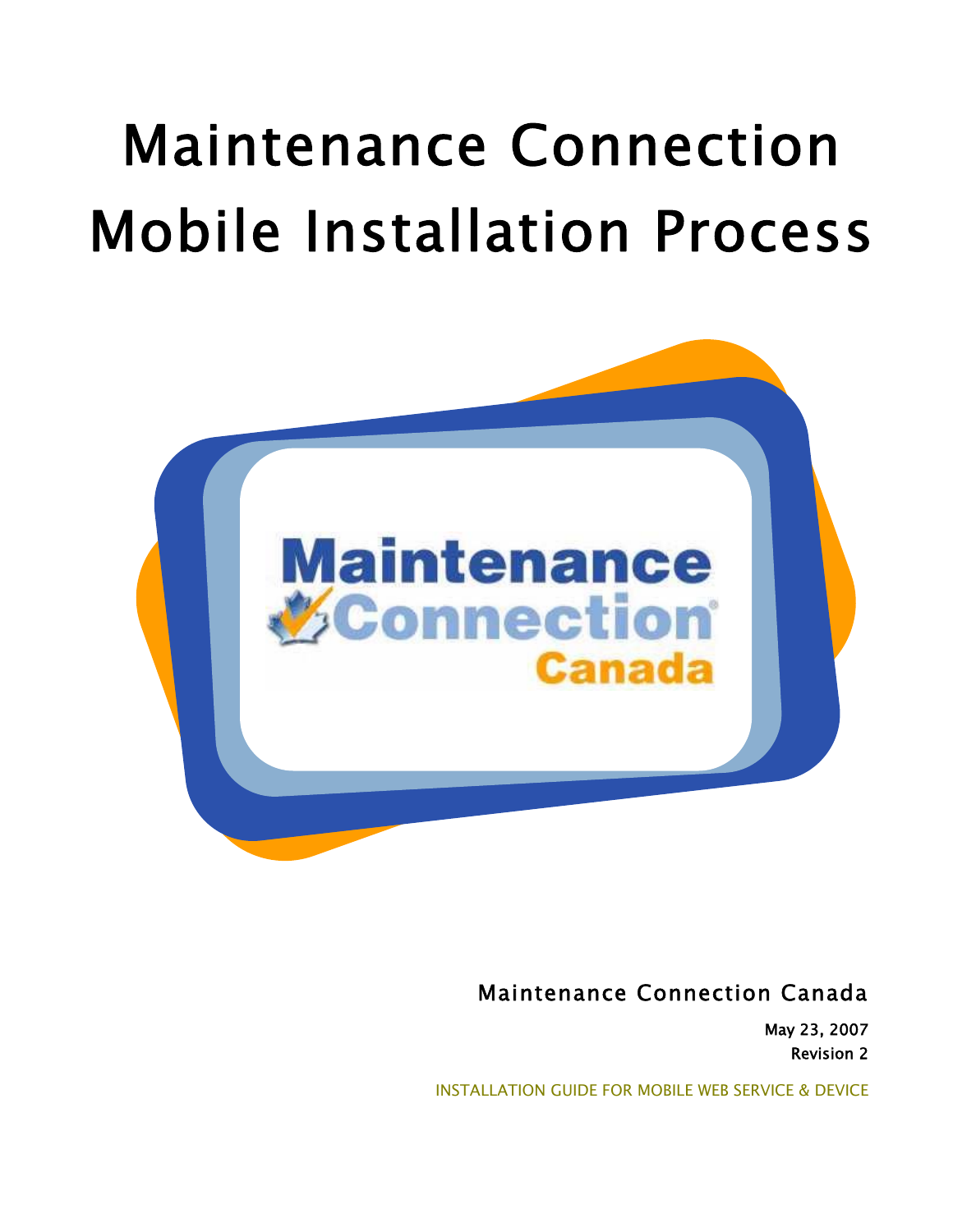

### Table of Contents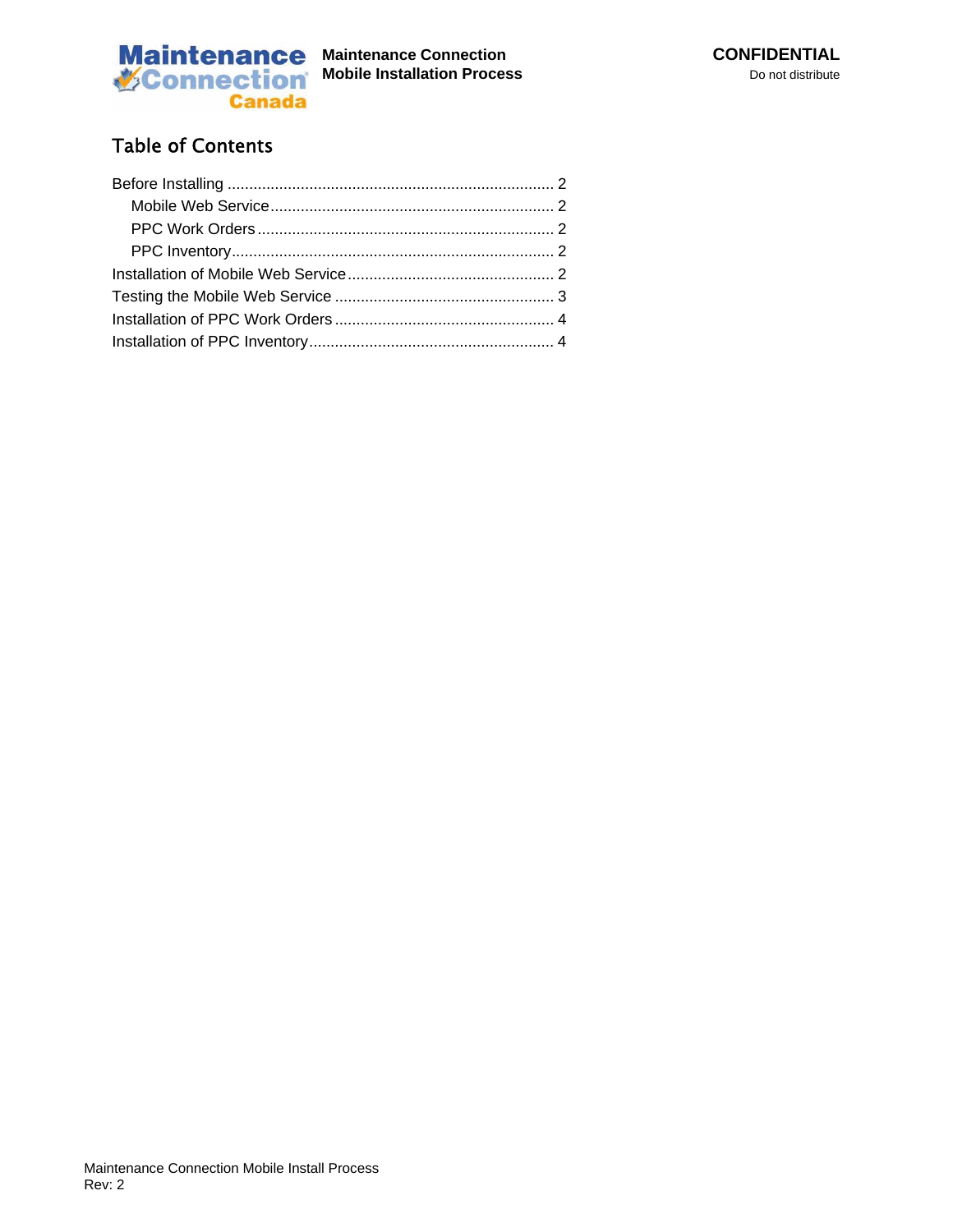

# Before Installing

Before installing any of the mobile products you need to make sure you have all the necessary files to install with. The required files are:

#### Mobile Web Service

- Current Mobile Web Service Install zip "MCM\_WebService (v???).zip". http://files.maintenanceconnection.ca/mobile/MCM%20WebService%20(v2.4.1).zip
- A mobile license file. Must be requested per customer.
- Requires Microsoft .NET Framework 2.0 (http://www.microsoft.com/downloads/details.aspx?FamilyID=0856eacb-4362-4b0d-8eddaab15c5e04f5&displaylang=en)
- Also requires IIS to be installed.

#### PPC Work Orders

- Current Mobile Work Orders Install CAB "MCM\_WO (v???).CAB" http://files.maintenanceconnection.ca/mobile/MCM\_WO\_v21.CAB
- Requires Microsoft Compact Framework .NET 1.0 http://files.maintenanceconnection.ca/mobile/NETCFv1.WCE.ARMV4.CAB
- Also requires a PPC (OS 2003 and up)

#### PPC Inventory

- MCMobile Inventory Install CAB "MCM\_Inventory (v????).CAB"
- Requires Microsoft Compact Framework .NET 2.0
- Requires Microsoft SQL Server Mobile 2005
- Also requires a PPC (OS 2003SE and up)

# Installation of Mobile Web Service

- 1. Unzip the mobile web service into a directory located under the main Maintenance Connection installation. The typical directory name is: "c:\Maintenance Connection\mcm\_webservice\".
- 2. Create a virtual directory in IIS and point it to the installation directory of the web service. The typical name of the virtual directory is: "MCM\_WebService".
- 3. Change the Windows security settings to allow the web service to modify the "\_config" directory in the installation folder.
	- a. Open Sharing & Security for the config folder.
	- b. Add the "ASPNET" user (Windows 2000/XP) or "NETWORK SERVICE" (Windows 2003+)
	- c. Ensure the new user has Read, Write & Modify permissions.
	- d. Select Advanced.

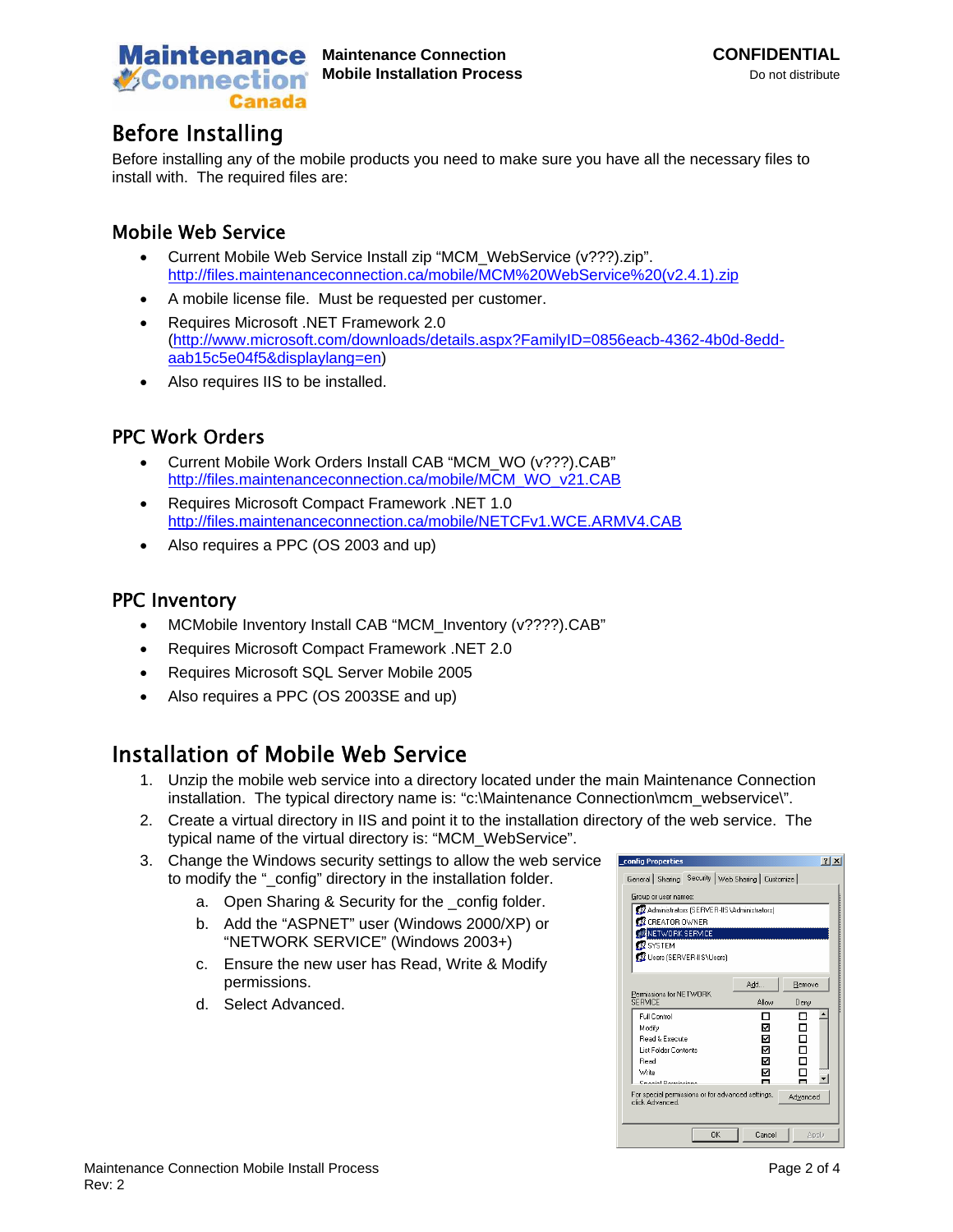

#### **Maintenance Connection CONFIDENTIAL Connection** Mobile Installation Process Do not distribute

- e. Check "Replace permission entries"
- f. Select OK
- g. Select OK
- 4. Open the web.config file in a text editor.
- 5. Scroll to the <connectionStrings> section in the config file.
- 6. Change the "-RegistrationDatabase" setting to point to the Maintenance Connection registration database.
	- a. A typical connection string is made up of 4 parts
		- i. Data Source. The name of the database server.
		- ii. Initial Catalog. The name of the database.
		- iii. User ID. The name of the SQL User
		- iv. Password. The password for the SQL user.
	- b. The default connection string contains the typically required elements and usually must only be modified for the Data Source.
- 7. Change the "-IndirectConnection" setting to be able to login to the customer database(s).

| Type  | Name                                                                                                                                                       | Permission                | <b>Inherited From</b>    | Apply To                                                                                                 |
|-------|------------------------------------------------------------------------------------------------------------------------------------------------------------|---------------------------|--------------------------|----------------------------------------------------------------------------------------------------------|
| Allow | Administrators (SERV                                                                                                                                       | <b>Full Control</b>       | <not inherited=""></not> | This folder only                                                                                         |
| Allow | NETWORK SERVICE                                                                                                                                            | Modify                    | <nnt inherited=""></nnt> | This folder, subfolders                                                                                  |
| Allow | Administrators (SERV                                                                                                                                       | Full Control              | C۸                       | This folder, subfolders                                                                                  |
| Allow | SYSTEM                                                                                                                                                     | Full Control              | C۸                       | This folder, subfolders                                                                                  |
| Allow | CREATOR OWNER                                                                                                                                              | <b>Full Control</b>       | CA.                      | Subfolders and files only                                                                                |
| Allow | Users (SERVER-IIS\                                                                                                                                         | <b>Read &amp; Execute</b> | C٨                       | This folder, subfolders                                                                                  |
| Allow | Users (SERVER-IIS\                                                                                                                                         | Special                   | C۸                       | This folder and subfol                                                                                   |
| Add   | Edit<br>these with entries explicitly defined here.<br>Replace permission entries on all child objects with entries shown here that apply to child objects | Remove<br>۲Ķ              |                          | Allow inheritable permissions from the parent to propagate to this object and all child objects. Include |

<connectionStrings>

- ctionstrings><br>This is one of three special fixed entry connection str<br>"-IndirectConnection" are used when an indirect databa:<br>when a direct connection is requested the name of the  $\alpha$ <br>part of the gerver key (ex. serverkey
- A direct connection is used when an indirect connection<br>server setup such as non-default SQL Server ports.
- <add name="--RegistrationDatabase" connectionString="Data Sour<br><!-- The "-IndirectConnection" connection string is a special<br>contains keywords in the string that will be replaced a<br>is requested. When an indirect connection
	- The keywords that get replaced dynamically are:<br>1) {database} the name of the database (as loaded<br>2) {servername} the name of the database server (as
	-
- 
- <add name="sample" connectionString="Data Source=(local);Init </connectionStrings>
- a. Indirect connection attempts auto replace the Data Source and Initial Catalog with values taken from the registration database. Make sure the "dbserver\_name" field in the container resource table in the registration database is pointing to the correct database server.
- b. If the user ID & password that are used is not the Maintenance Connection default it is usually the only item that will require changing.
- 8. Change the <statusCodes> section to enable/disable status codes that the customer wants showing up on the Pocket PC.
	- a. This section is defaulted to very broad settings. Make sure the customer wants PPC users to be able to perform the status code changes that are preset.
	- b. Allowing too many status codes can cause issues for customers if they wish to follow special steps after a laborer has completed work tasks and before closing the work order.

## Testing the Mobile Web Service

- 1. Use Internet Explorer to go to the mobile web service. Usually http://localhost/MCM\_Webservice/
- 2. Select "Go To Testing"
- 3. Run each test in turn. If a test fails correct the problem and then rerun the test.
- 4. Hit back on the browser.
- 5. Select "Go To Licensing"

 $\sim$